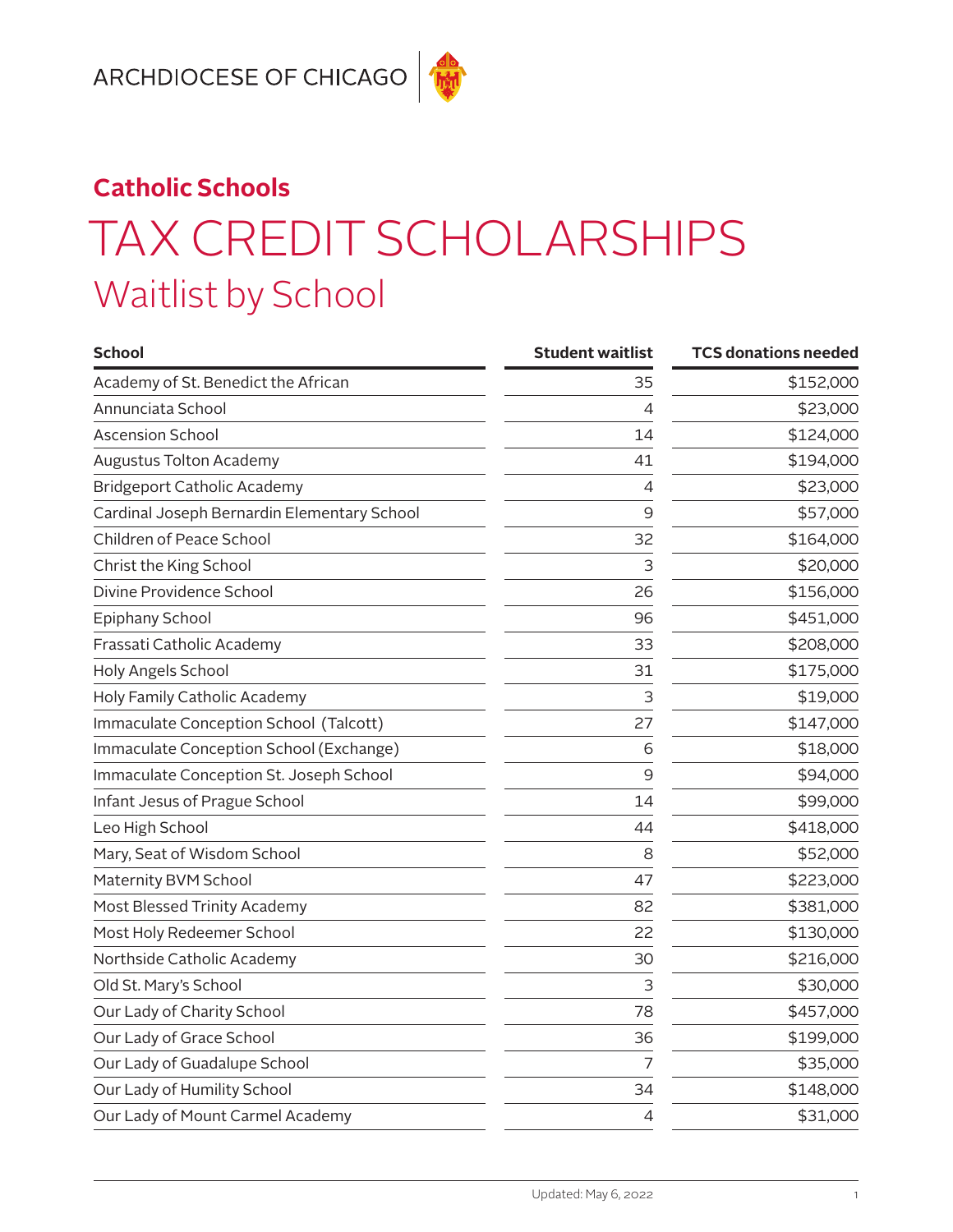| <b>School</b>                          | <b>Student waitlist</b> | <b>TCS donations needed</b> |
|----------------------------------------|-------------------------|-----------------------------|
| Our Lady of Perpetual Help School      | 2                       | \$12,000                    |
| Our Lady of Tepeyac High School        | 39                      | \$256,000                   |
| Our Lady of Tepeyac School             | 6                       | \$29,000                    |
| Our Lady of the Snows School           | 39                      | \$195,000                   |
| Our Lady of the Wayside School         | 10                      | \$71,000                    |
| Pope Francis Global Academy            | 29                      | \$177,000                   |
| Pope John Paul II Catholic School      | 87                      | \$425,000                   |
| Pope John XXIII School                 | 16                      | \$125,000                   |
| Prince of Peace School                 | 7                       | \$36,000                    |
| Queen of All Saints School             | 8                       | \$62,000                    |
| Queen of Angels School                 | 6                       | \$63,000                    |
| Queen of Martyrs School                | 14                      | \$74,000                    |
| Queen of the Rosary School             | 15                      | \$92,000                    |
| Queen of the Universe School           | 87                      | \$444,000                   |
| Sacred Heart School (Chicago)          | 53                      | \$259,000                   |
| St. Agnes of Bohemia School            | 64                      | \$268,000                   |
| St. Agnes School                       | 94                      | \$611,000                   |
| St. Ailbe School                       | 17                      | \$97,000                    |
| St. Albert the Great School            | 45                      | \$216,000                   |
| St. Alexander School                   | 8                       | \$43,000                    |
| St. Alphonsus/St. Patrick School       | 12                      | \$67,000                    |
| St. Alphonsus Ligouri School           | 21                      | \$125,000                   |
| St. Anastasia School                   | 71                      | \$365,000                   |
| St. Andrew School                      | 4                       | \$43,000                    |
| St. Angela School                      | 13                      | \$51,000                    |
| St. Ann School                         | 5                       | \$23,000                    |
| St. Athanasius School                  | 4                       | \$39,000                    |
| St. Barnabas School                    | 32                      | \$233,000                   |
| St. Bartholomew School                 | 25                      | \$150,000                   |
| St. Bede School                        | 57                      | \$290,000                   |
| St. Bede the Venerable School          | 62                      | \$354,000                   |
| St. Benedict Preparatory School        | 14                      | \$126,000                   |
| St. Bruno School                       | 43                      | \$255,000                   |
| St. Cajetan School                     | 5                       | \$25,000                    |
| St. Catherine of Alexandria School     | 14                      | \$64,000                    |
| St. Catherine of Siena/St. Lucy School | 41                      | \$196,000                   |
| St. Celestine School                   | 23                      | \$120,000                   |
| St. Christopher School                 | 81                      | \$397,000                   |
| St. Clement School                     | 2                       | \$24,000                    |
| St. Cletus School                      | 12                      | \$62,000                    |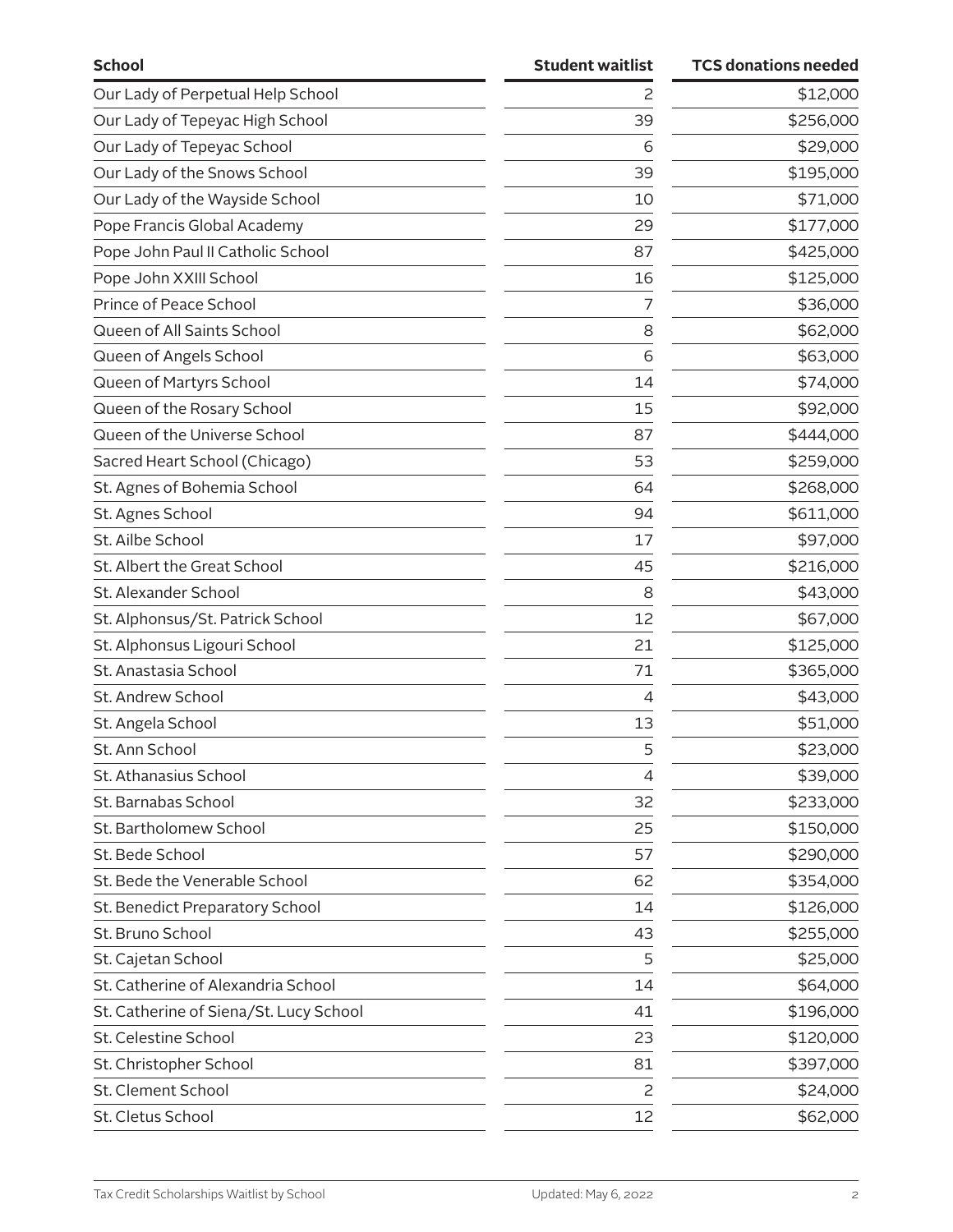| <b>School</b>                         | <b>Student waitlist</b> | <b>TCS donations needed</b> |
|---------------------------------------|-------------------------|-----------------------------|
| St. Constance School                  | 41                      | \$247,000                   |
| St. Damian School                     | 34                      | \$227,000                   |
| St. Daniel the Prophet School         | 42                      | \$193,000                   |
| St. Edward School                     | 14                      | \$92,000                    |
| St. Elizabeth of the Trinity School   | 19                      | \$115,000                   |
| St. Emily School                      | 9                       | \$58,000                    |
| St. Ethelreda School                  | 39                      | \$202,000                   |
| St. Eugene School                     | 13                      | \$77,000                    |
| St. Ferdinand School                  | 62                      | \$386,000                   |
| St. Frances of Rome School            | 107                     | \$620,000                   |
| St. Francis Borgia School             | 15                      | \$85,000                    |
| St. Francis de Sales High School      | 49                      | \$466,000                   |
| St. Francis de Sales School           | 15                      | \$95,000                    |
| St. Francis Xavier School (La Grange) | 9                       | \$47,000                    |
| St. Francis Xavier School (Wilmette)  | 1                       | \$10,000                    |
| St. Gabriel School                    | 24                      | \$144,000                   |
| St. Gall School                       | 98                      | \$450,000                   |
| St. Genevieve School                  | 87                      | \$477,000                   |
| St. George School                     | 33                      | \$201,000                   |
| St. Gerald School                     | 13                      | \$66,000                    |
| St. Germaine School                   | 20                      | \$107,000                   |
| St. Gilbert School                    | 6                       | \$37,000                    |
| St. Giles School                      | 8                       | \$54,000                    |
| St. Helen School                      | 18                      | \$112,000                   |
| St. Hilary School                     | 26                      | \$189,000                   |
| St. Hubert School                     | 21                      | \$125,000                   |
| St. James School                      | 10                      | \$67,000                    |
| St. John Berchmans School             | 9                       | \$54,000                    |
| St. John Brebeuf School               | 22                      | \$150,000                   |
| St. John de la Salle Catholic Academy | 49                      | \$252,000                   |
| St. John Fisher School                | 3                       | \$12,000                    |
| St. John of the Cross School          | $\overline{4}$          | \$24,000                    |
| St. John the Evangelist School        | 21                      | \$126,000                   |
| St. John Vianney School               | 50                      | \$267,000                   |
| St. Josaphat School                   | 5                       | \$62,000                    |
| St. Joseph School                     | 17                      | \$104,000                   |
| St. Juliana School                    | 20                      | \$126,000                   |
| St. Leonard School                    | 72                      | \$426,000                   |
| St. Linus School                      | 13                      | \$75,000                    |
| St. Luke School                       | 37                      | \$258,000                   |